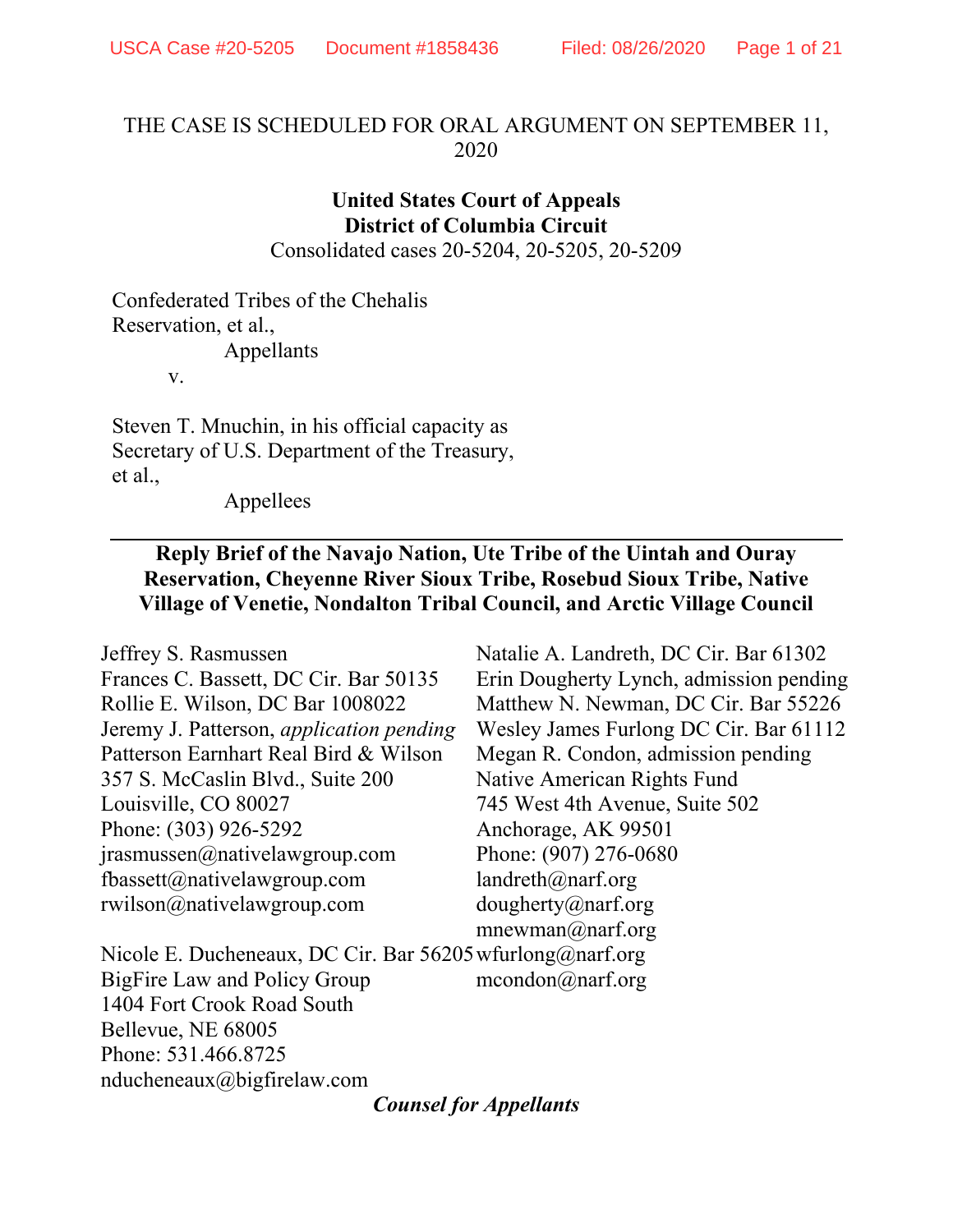# **TABLE OF CONTENTS**

| Case Law Uniformly Holds That ANCs Are Not Recognized Governing Bodies.<br>Ι.                                                               |
|---------------------------------------------------------------------------------------------------------------------------------------------|
| The District Court Erred in Adopting ISDEAA's Definition of "Tribal"<br>П.<br>Organization" to Define "Tribal Government" in the CARES Act4 |
| The District Court Erred in Finding that ANCs Do Not Fall Under the Second<br>Ш.                                                            |
| IV. The District Court Erred in Holding that the Context of Title V within the                                                              |
|                                                                                                                                             |
|                                                                                                                                             |
| CERTIFICATE OF DIGITAL SUBMISSION AND PRIVACY REDACTIONS 15                                                                                 |
|                                                                                                                                             |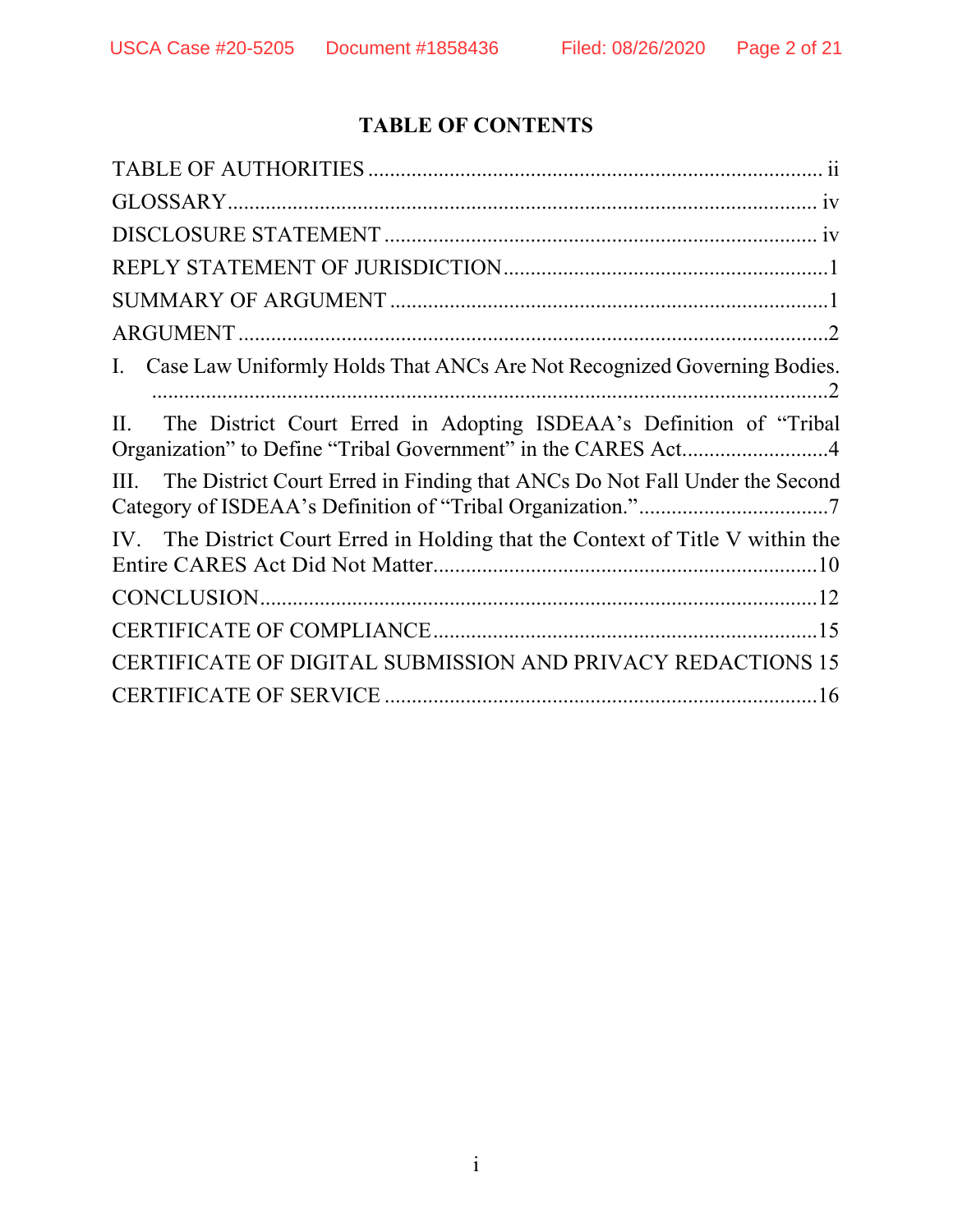# **TABLE OF AUTHORITIES**

Page(s)

## Cases

| Akiachak Native Community v. Salazar,                               |
|---------------------------------------------------------------------|
|                                                                     |
| Council for Tribal Employment Rights v. United States,              |
|                                                                     |
| Cyan, Inc. v. Beaver Cnty. Emps. Retirement Fund,                   |
|                                                                     |
| E.E.O.C. v. Navajo Health Foundation-Sage Memorial Hospital, Inc.,  |
|                                                                     |
| Gilbert v. Weahkee,                                                 |
|                                                                     |
| Goodface v. Grassrope,                                              |
|                                                                     |
| Muscogee (Creek) Nation v. Hodel,                                   |
|                                                                     |
| Morton v. Mancari,                                                  |
|                                                                     |
| N.L.R.B. v. Chapa De Indian Health Program, Inc.,                   |
|                                                                     |
| N.L.R.B. v. Pueblo of San Juan,                                     |
|                                                                     |
| Pyramid Lake Paiute Tribe v. Burwell,                               |
|                                                                     |
| Redman v. St. Stephens Indian School Educational Association, Inc., |
|                                                                     |
| Reich v. Great Lakes Indian Fish & Wildlife Comm'n,                 |
|                                                                     |
| Sac & Fox Tribe of the Miss. in Iowa Election Bd. v. BIA,           |
| 439 F.3d 832 (8th Cir. 2006)<br>3                                   |
| Teamsters Local Union No. 2000 v. Hoffa,                            |
|                                                                     |
| Ukpeagvik Inupiat Corp. v. HHS,                                     |
|                                                                     |
| United States v. Antelope,                                          |
|                                                                     |
| Wright v. Prairie Chicken,                                          |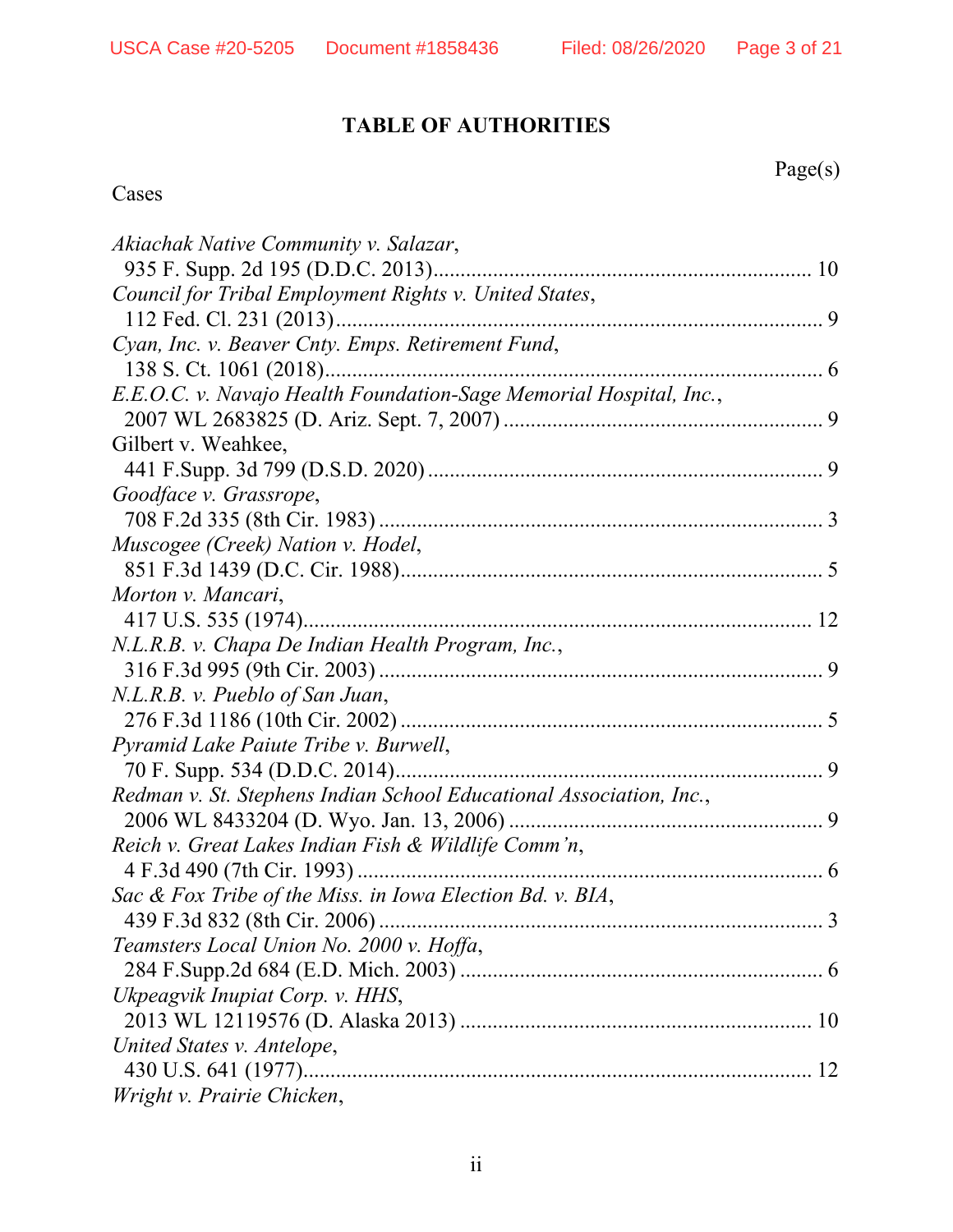| Ziglar v. Abbasi, |  |
|-------------------|--|
|                   |  |

## **Statutes**

# Rules

# Regulations

## **Other Authorities**

|--|--|--|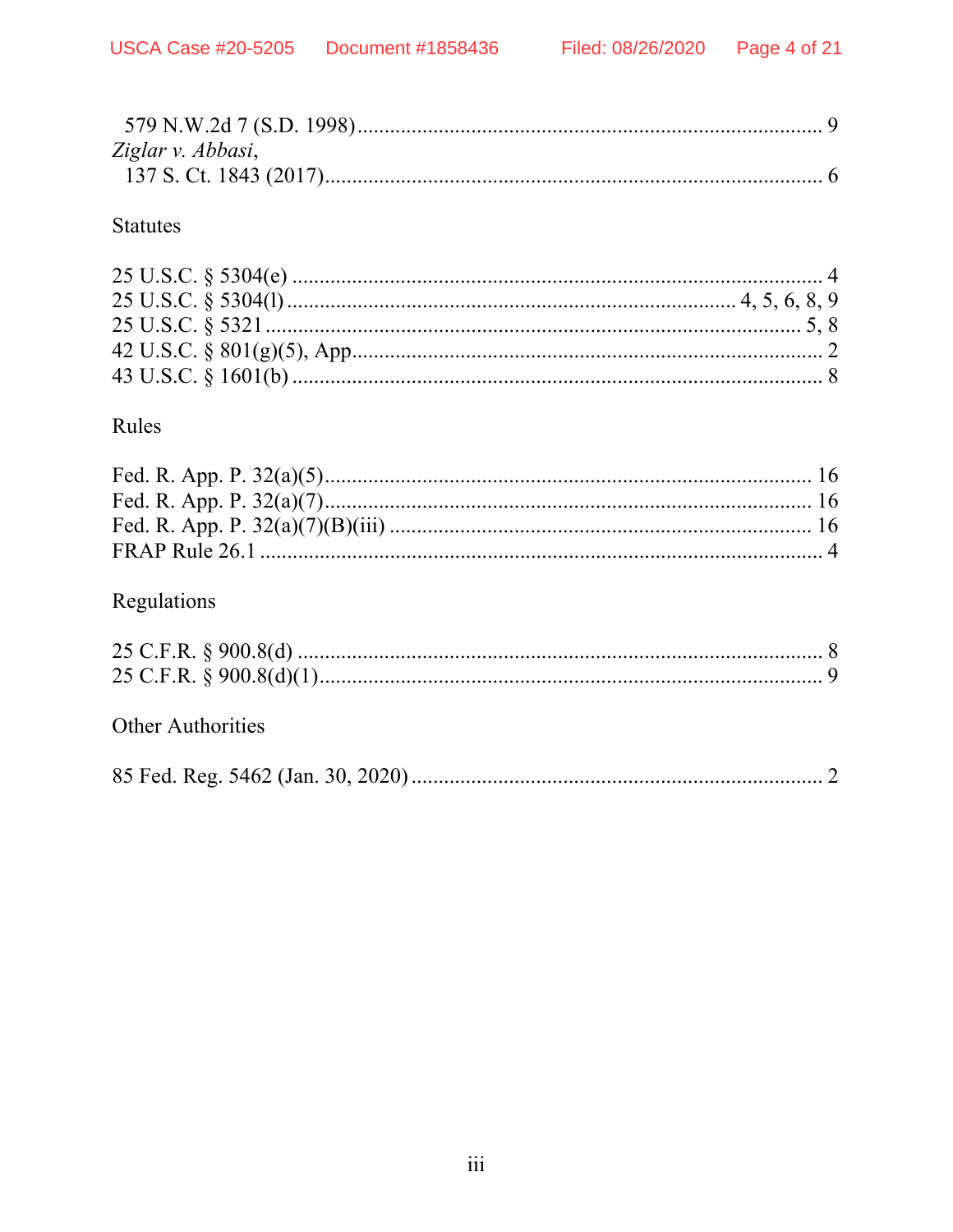## **GLOSSARY**

| <b>AFN</b>       | Alaska Federation of Natives                                   |
|------------------|----------------------------------------------------------------|
| <b>ANC</b>       | Alaska Native Corporation                                      |
| ANCSA            | Alaska Native Claims Settlement Act                            |
| <b>ARA</b>       | Association of ANCSA Regional Corp. Presidents/CEO's Inc.      |
| ASRC             | Arctic Slope Regional Corporation                              |
| <b>BIA</b>       | U.S. Bureau of Indian Affairs                                  |
| <b>CARES</b> Act | Coronavirus Aid, Relief, and Economic Security Act of 2020     |
| <b>CIRI</b>      | Cook Region Inlet, Inc.                                        |
| <b>ISDEAA</b>    | Indian Self-Determination and Education Assistance Act of 1975 |

# **DISCLOSURE STATEMENT**

 No party to this brief is a corporation to which FRAP Rule 26.1 applies. Appellants are each federally recognized Indian Tribes, and not corporations.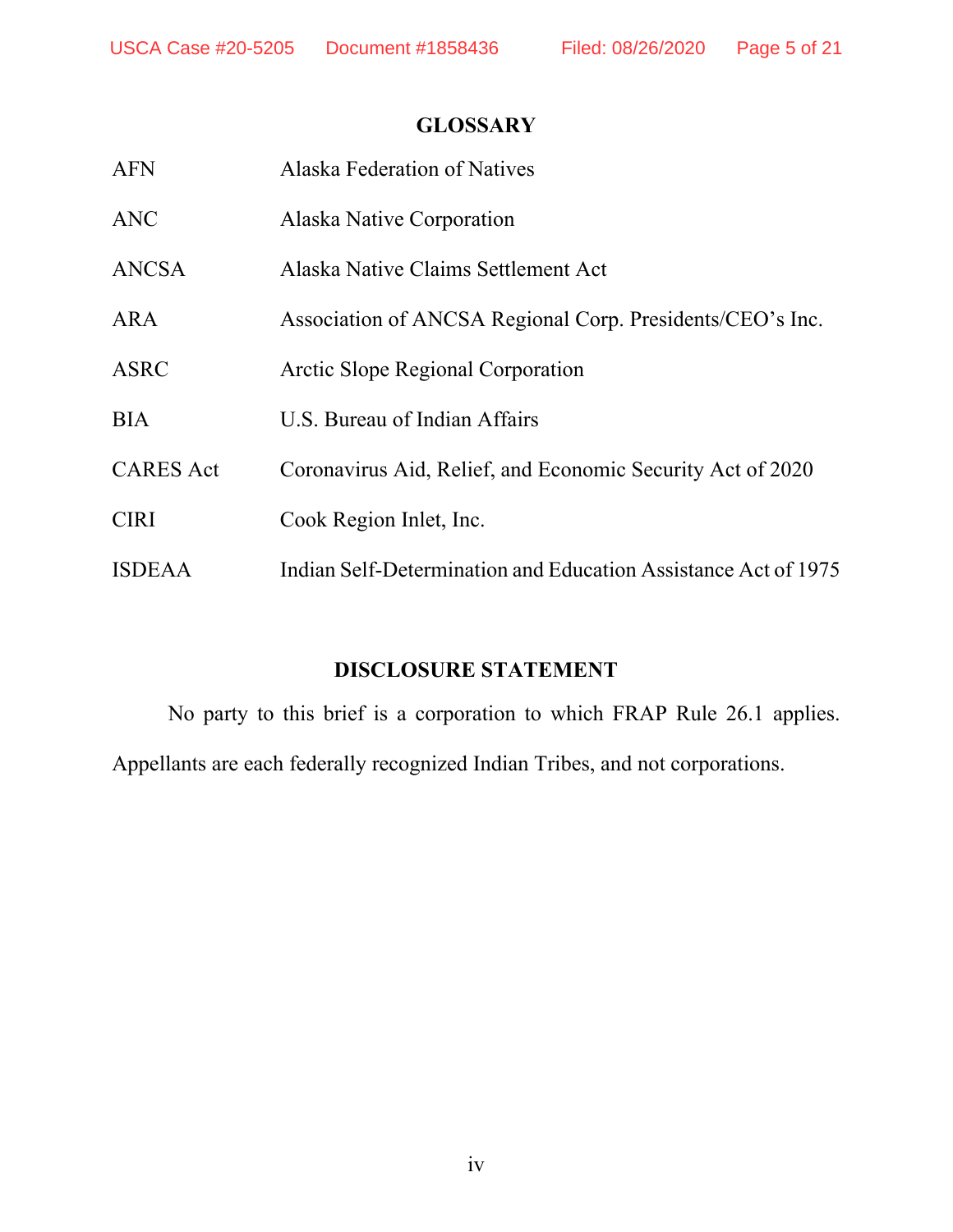#### **REPLY STATEMENT OF JURISDICTION**

The parties to this brief adopt the reply argument of the Chehalis Group regarding jurisdiction.

#### **SUMMARY OF ARGUMENT**

No court has ever held that the Board of an ANC is a "recognized governing body of an Indian Tribe." That should end this inquiry.

Appellees fall back on the familiar trope that Alaska is different. As relevant to this case, that is not true. The ANCSA divested almost all of the federally recognized Tribes in Alaska of their *land* and then used its value to capitalize the ANCs. The 229 federally recognized Tribes in Alaska still fulfill the Tribal governmental role in the state; six of them are Plaintiffs in this case. In contrast, the ANCs are for-profit businesses like any other.<sup>1</sup>

With respect to the second aspect of their argument, Appellees take pains to evade the controlling precedent that "recognized" and "tribal government" are wellestablished terms of art in Indian law. Appellees argue for an outcome no court has endorsed before: that corporate boards of directors are the legal equivalent of tribal governments. The inescapable conclusion is that they are not and ruling so would

<sup>&</sup>lt;sup>1</sup> Appellees claim that ANCs have not received "one penny" under the CARES Act. That is false. *E.g.*, https://www.adn.com/business-economy/2020/07/07/alaskabusinesses-received-more-than-12-billion-in-federal-ppp-loans-heres-who-theyare/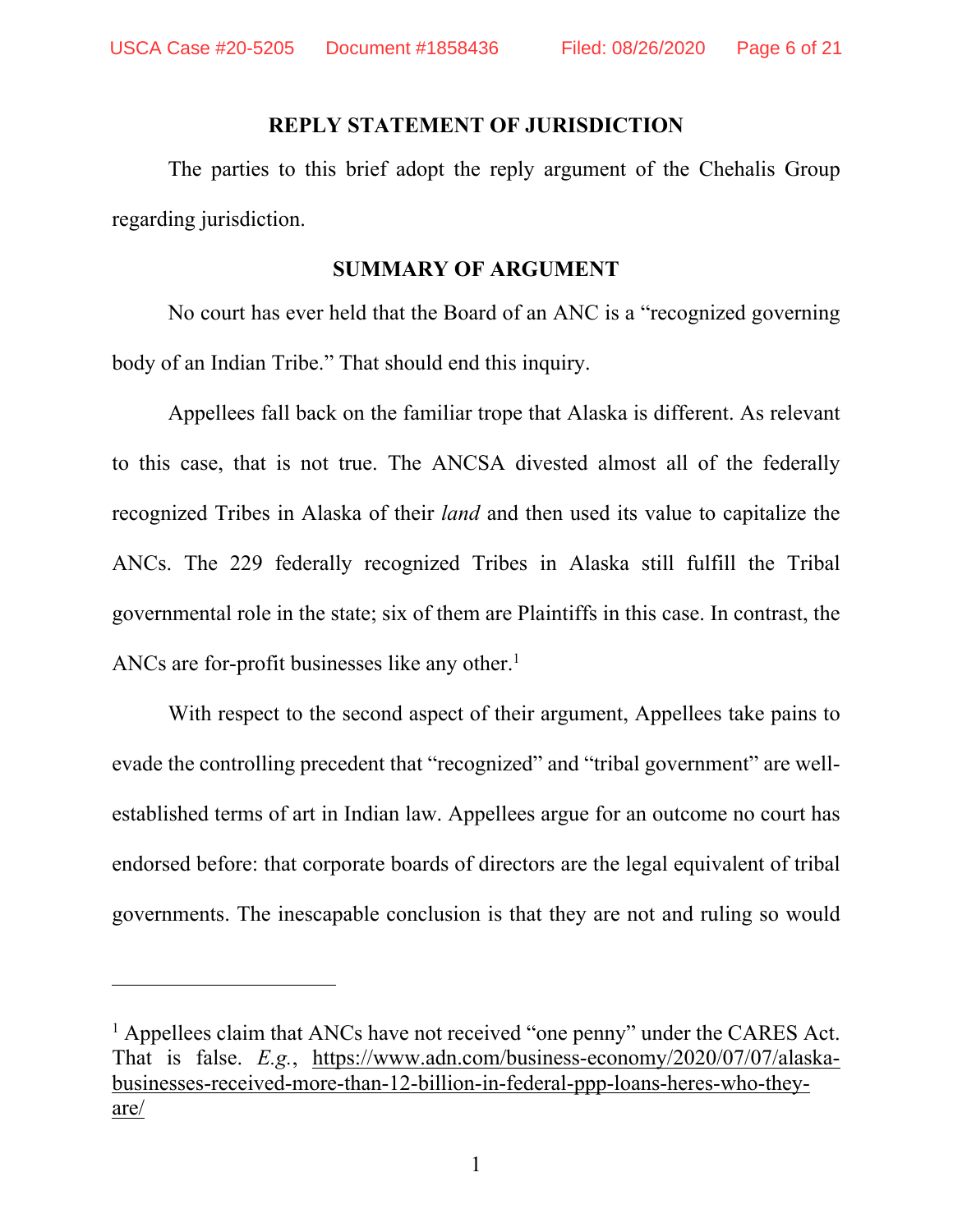fundamentally alter Title 25 of the United States Code and all of Indian law. It must be rejected.

### **ARGUMENT**

## **I. CASE LAW UNIFORMLY HOLDS THAT ANCS ARE NOT RECOGNIZED GOVERNING BODIES.**

In their opening brief, Appellants showed that case law uniformly holds that ANCs are not "recognized governing bodies of an Indian Tribe." Navajo Br.2-4. Appellees do not disagree, but instead, argue *all* of those cases were wrongly decided. They assert that where Congress used the phrase "recognized governing body of an Indian Tribe," it meant "recognized" in a generic sense—not as an established Indian law term of art. In order to reach their desired outcome, Appellees must break the phrase "recognized governing body of an Indian Tribe" into three pieces, and then define each separately. But this tortured path only leads to the wrong conclusion.

Appellees acknowledge the passive voice phrase "recognized Indian Tribe" means a tribe that the United States recognizes and includes on its list of federally recognized tribes. *E.g.*, Sec.Br.43, 46-47; ANC.Br.33. ANCs are plainly not "recognized Indian Tribes." 85 Fed.Reg. 5462 (Jan. 30, 2020). However, when it comes to "recognized governing body of an Indian Tribe" in the CARES Act, 42 U.S.C.  $\S 801(g)(5)$ , Appellees assert Congress was not using "recognized" as a term of art. *There is absolutely no support for this.* They incorrectly claim that the two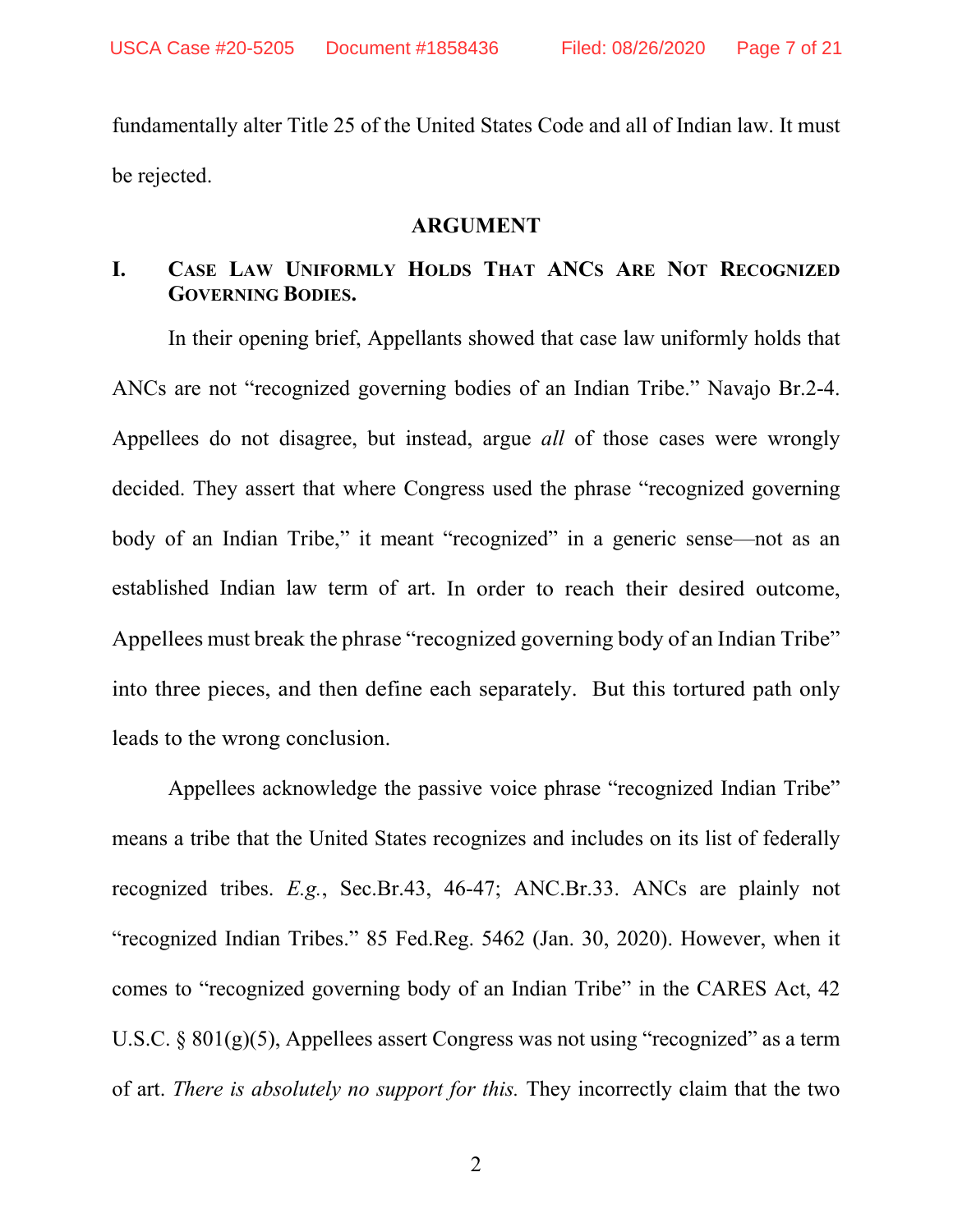contexts are distinguishable, because, they assert, the United States keeps a list of federally recognized tribes, but does not keep a list of federally recognized governing bodies of Indian Tribes. Sec.Br.46-47; ANC.Br.33. They then conclude—contrary to all case law and to the body of Indian law—that the boards of directors of the for-profit ANCs are the "recognized governing bodies of an Indian Tribe."

Their proffered distinction is simply wrong. Just as BIA keeps, updates, and publishes a list of federally recognized tribes, BIA keeps, updates, and publishes a list of federally recognized governing bodies of Indian Tribes: the "Tribal Leaders Directory." www.bia.gov/tribal-leaders directory. The reason the BIA keeps a list of recognized tribal governing bodies is the same as the reason it keeps a list of federally recognized tribes—the BIA has the duty to determine, both for itself and other federal agencies, which tribes are recognized. Similarly, "[t]he BIA, in its responsibility for carrying on government relations with the Tribe, is obligated to recognize and deal with some tribal governing body." *Goodface v. Grassrope*, 708 F.2d 335, 339 (8th Cir. 1983). *See also* Sec.Br.43 (citing *Sac & Fox Tribe of the Miss. in Iowa Election Bd. v. BIA*, 439 F.3d 832, 833-34 (8th Cir. 2006).

Congress set aside Title V funds for the federally recognized governing body of an Indian Tribe to financially assist these governments during the COVID-19 crisis. ANCs are not listed as federally recognized governing bodies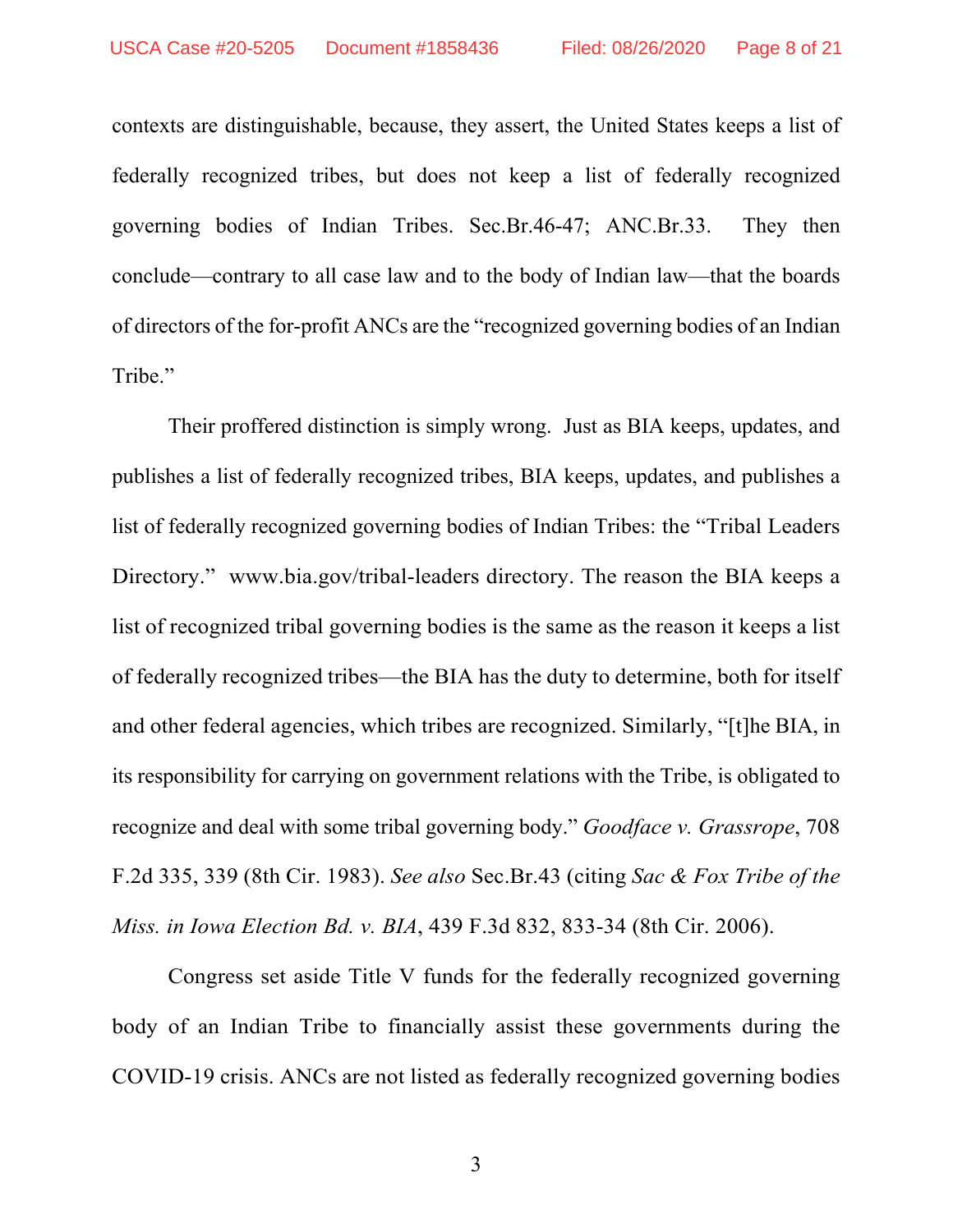of Indian tribes; they are business created by Congress to pursue profit. Those courts that have held the boards of directors of ANCs are not the "governing bodies of Indian Tribes" are correct. The District Court, and the Appellees here, are wrong.

## **II. THE DISTRICT COURT ERRED IN ADOPTING ISDEAA'S DEFINITION OF "TRIBAL ORGANIZATION" TO DEFINE "TRIBAL GOVERNMENT" IN THE CARES ACT.**

Per the language of the CARES Act, eligibility for Title V funding is subject to a two-part test. A tribal government must be (1) an Indian tribe and have (2) a recognized governing body. Congress incorporated a single, discrete definition from ISDEAA into the CARES Act: "Indian tribe has the meaning given that term in [ISDEAA]."  $42 \frac{8}{9}$  801(g)(1) (citing 25 U.S.C. § 5304(e)). However, Congress chose not to import a statutory definition of "recognized governing body" into the CARES Act.

Nevertheless, the District Court interpreted the CARES Act as though it had adopted "recognized governing body" from ISDEAA's definition of "tribal organization" at 25 U.S.C. § 5304(l). Indeed, at least half of the District Court's analysis of whether ANCs constitute "recognized governing bodies" under the CARES Act is devoted to the question of whether ANCs are tribal organizations that contract with the federal government to provide public services under ISDEAA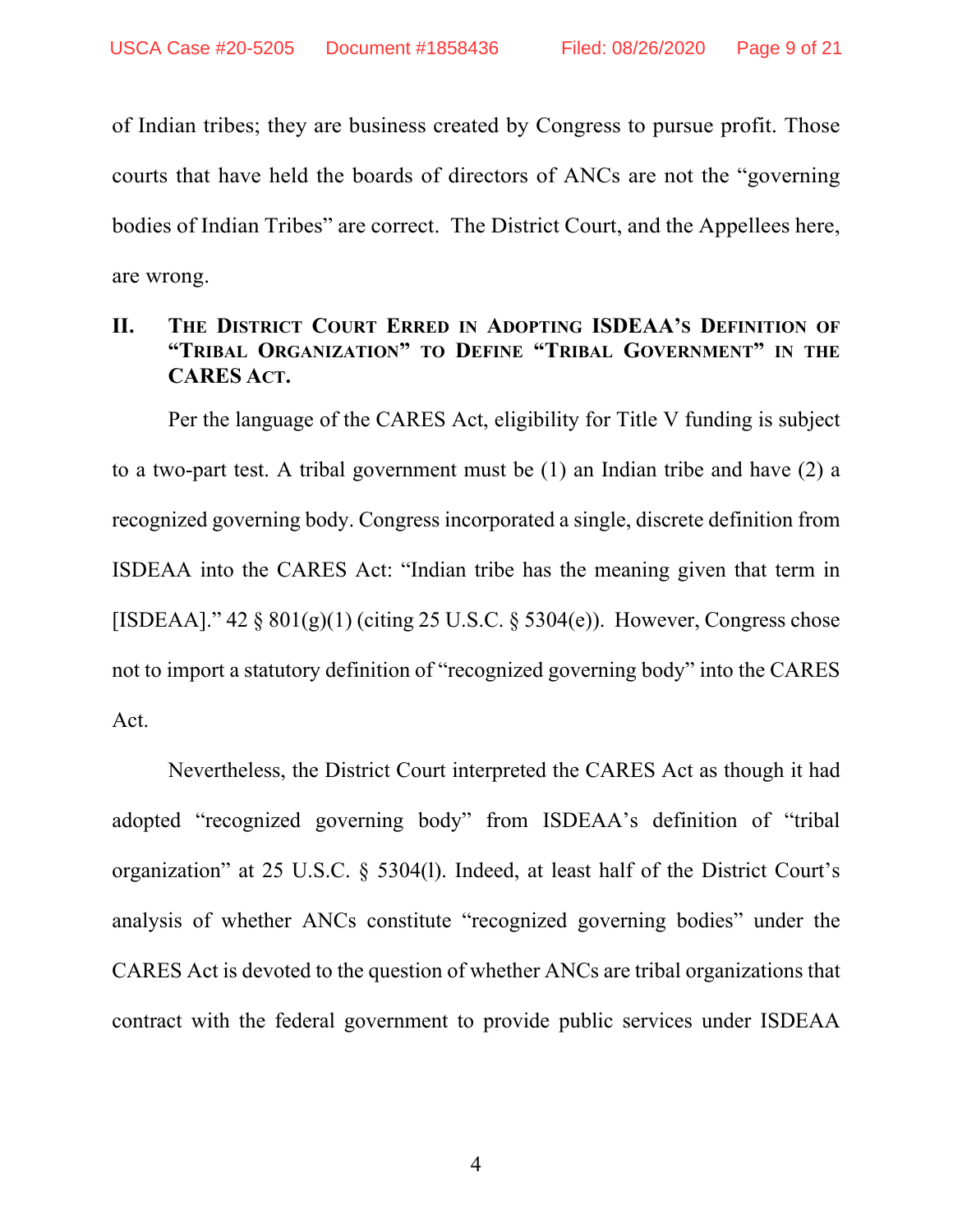pursuant to 25 U.S.C. § 5321—a question that on its face has nothing to do with the CARES Act. *See* Mem. Op. at 29-33 (JA207).

The District Court adopted "recognized governing body" from ISDEAA based on the unsupported conclusion that "it stands to reason that Congress brought that same meaning forward in the CARES Act[.]" *Id*. at 32 (JA210). The District Court used this as the "starting point" for its entire analysis of the second requisite element of Tribal government—"recognized governing body"—a starting point that led the court's reasoning astray. Mem. Op. at 29 (JA207).

Neither Appellees nor their Amici have endeavored to justify the district court's misuse of ISDEAA's text with any actual authority. Like the District Court, they accept that incorporating 25 U.S.C. § 5304(l) is proper because it confirms their desired conclusion. However, they retreat from the notion that it constitutes a "starting point," and instead suggest that it confirms the plain meaning of "recognized governing body." Sec.Br.43; ANC.Br.30. Clearly, "recognized governing body" requires explication and the term has a well-established meaning in Indian law. That is the correct starting point. This Circuit, like others, elevates liberal construction in favor of Indians over other canons of statutory interpretation. *E.g.*, *Muscogee (Creek) Nation v. Hodel*, 851 F.3d 1439, 1445 (D.C. Cir. 1988). Other courts have held that the plain meaning canon is subordinate to the Indian canon. *E.g. N.L.R.B. v. Pueblo of San Juan*, 276 F.3d 1186, 1196 (10th Cir. 2002)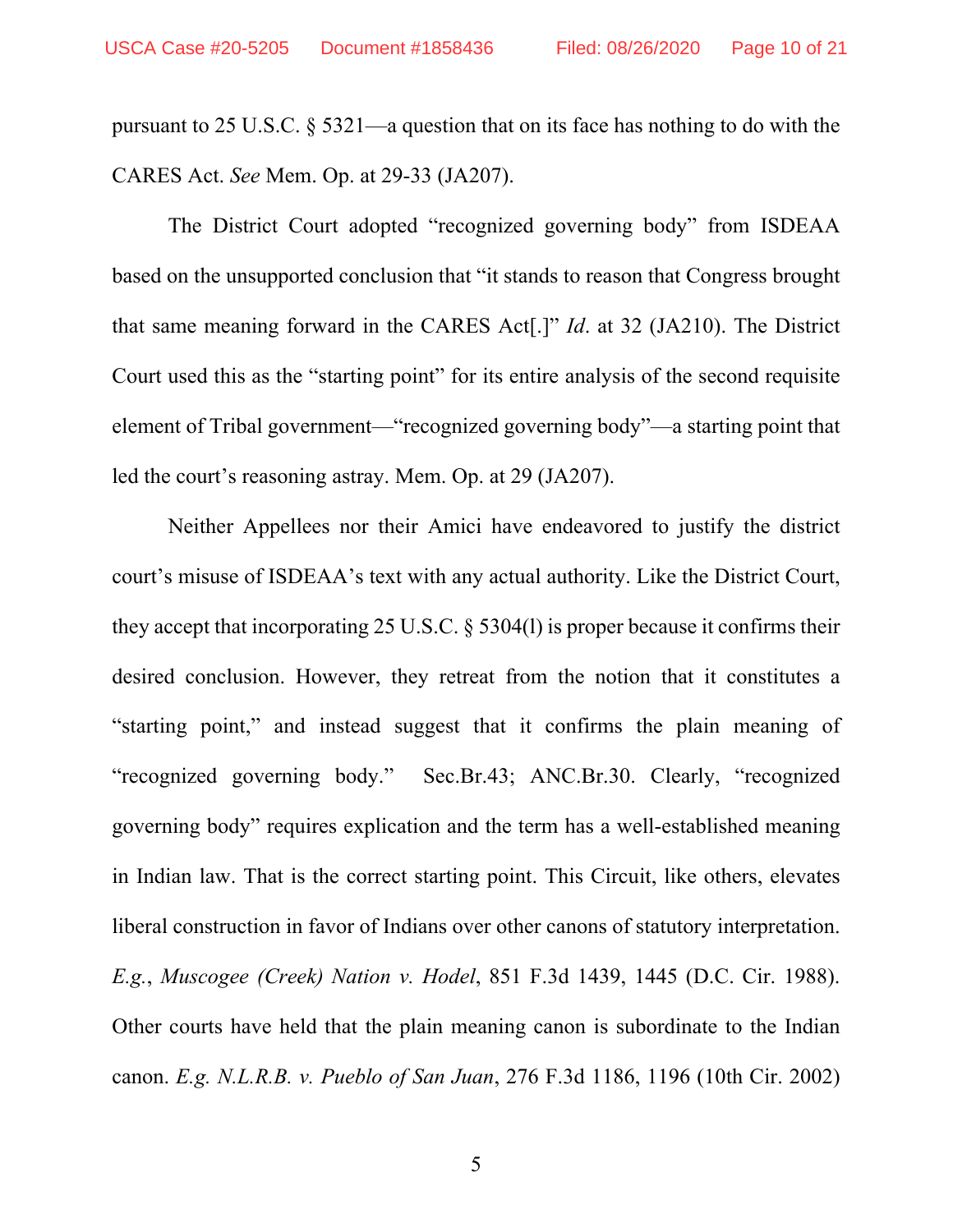("In the context of Indian law, appeals to 'plain language' or 'plain meaning' must give way to canons of statutory construction peculiar to Indian law."); *see also Reich v. Great Lakes Indian Fish & Wildlife Comm'n*, 4 F.3d 490, 493 (7th Cir. 1993).

Instead of relying on the longstanding meaning of "recognized governing body," Appellees instead resort to the dictionary. *See* ANC.Br.29 (citing Governing Body, *Black's Law Dictionary* (11th ed. 2019) (discussing "XYZ, Inc."); *Teamsters Local Union No. 2000 v. Hoffa*, 284 F.Supp.2d 684, 699 (E.D. Mich. 2003) (discussing labor unions)). This is wholly inconsistent with the legal principles that govern Indians (which suggest a completely different "plain meaning" analysis), *see*  parts (I) and (IV) *infra*, it is inconsistent with the Indian canons of construction, and it therefore does not render 25 U.S.C. § 5304(l) relevant to confirm the "plain meaning" that Appellees urge.

Congress's decision not to include ISDEAA's definition of "tribal organization" and "recognized governing body" in the CARES Act is consequential. *Ziglar v. Abbasi*, 137 S.Ct. 1843, 1862 (2017) ("[I]n an inquiry respecting the likely or probable intent of Congress, the silence of Congress is relevant[.])"; *Cyan, Inc. v. Beaver Cnty. Emps. Retirement Fund*, 138 S. Ct. 1061, 1070 (2018) ("[W]hen Congress wants to refer to only a particular subsection or paragraph, it says so." (alterations, citation omitted)). It is ironic that in a decision that purports to be so faithful to the statutory text, the District Court chose to import wholesale a provision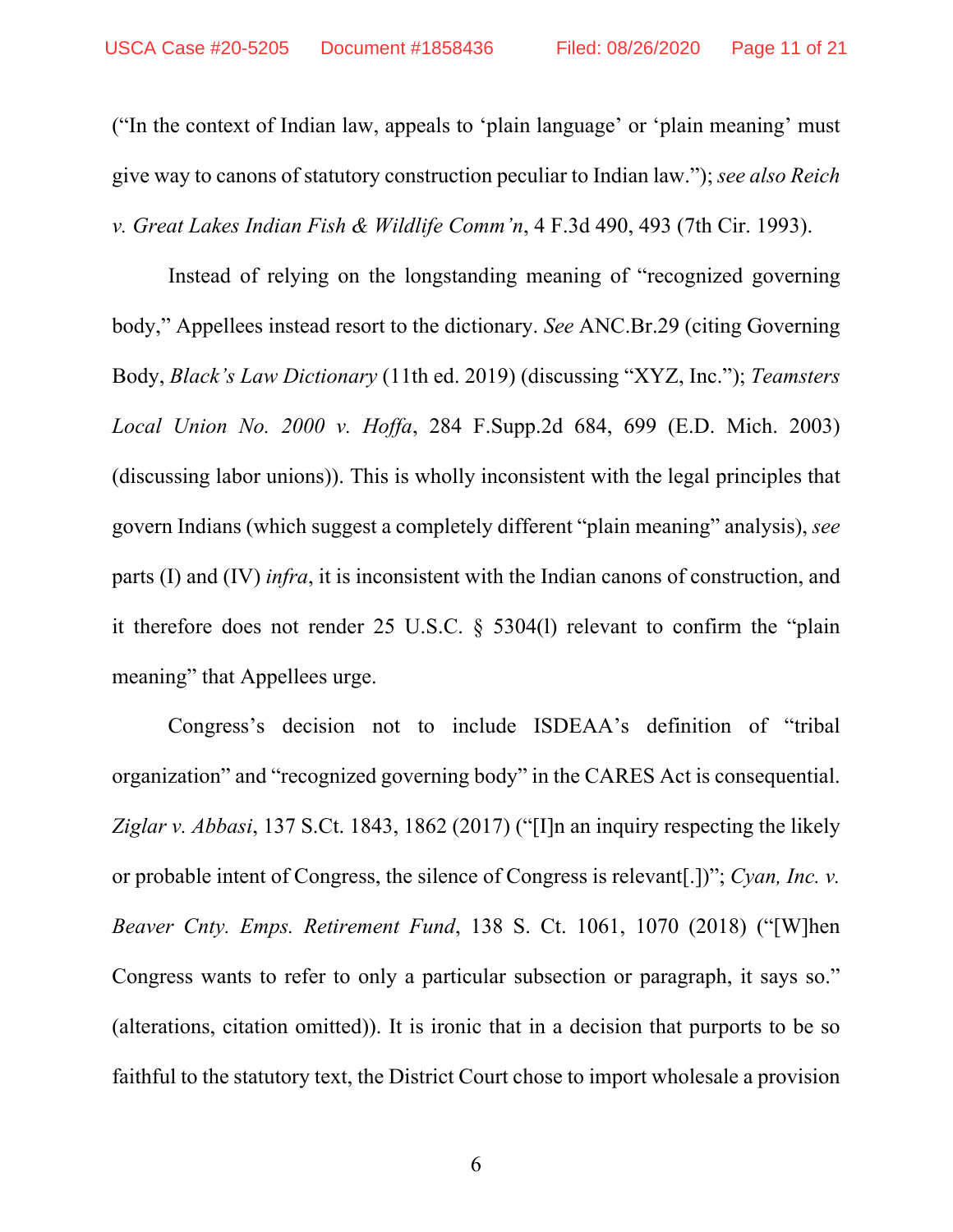that Congress chose not to incorporate. The District Court erred in holding that "Tribal government" in the CARES Act took on the meaning of "tribal organization" in ISDEAA.

## **III. THE DISTRICT COURT ERRED IN FINDING THAT ANCS DO NOT FALL UNDER THE SECOND CATEGORY OF ISDEAA'S DEFINITION OF "TRIBAL ORGANIZATION."**

Appellees fail in arguing that ANCs are not "tribal organizations" within that term's second category. The Secretary mischaracterizes Appellants' argument on this count, alleging that Appellants have argued ANCs could not fall under the "recognized governing bodies" category. Sec.Br.47. Not so. Appellants merely pointed out that the term was improperly considered, and that, in its overreach, the District Court misconstrued "tribal organization," finding that state-chartered entities like ANCs do not fall within the second category, such that those entities "would not need the approval of federally recognized tribes to enter into ISDEAA contracts, or prior approvals by tribes are invalid." Navajo Br.7. Appellees provide no response to this critical problem.

Instead, Appellees assert that ANCs only fall within the first category, and falsely charge that Appellants have provided no evidence otherwise. ANC.Br.31-32; Sec.Br.47-48. In reality, ANCs fall perfectly within the second category. Appellants provided an unmistakable example via the Navajo Nation's authorizing resolution process, which serves as the basis for the federal government awarding ISDEAA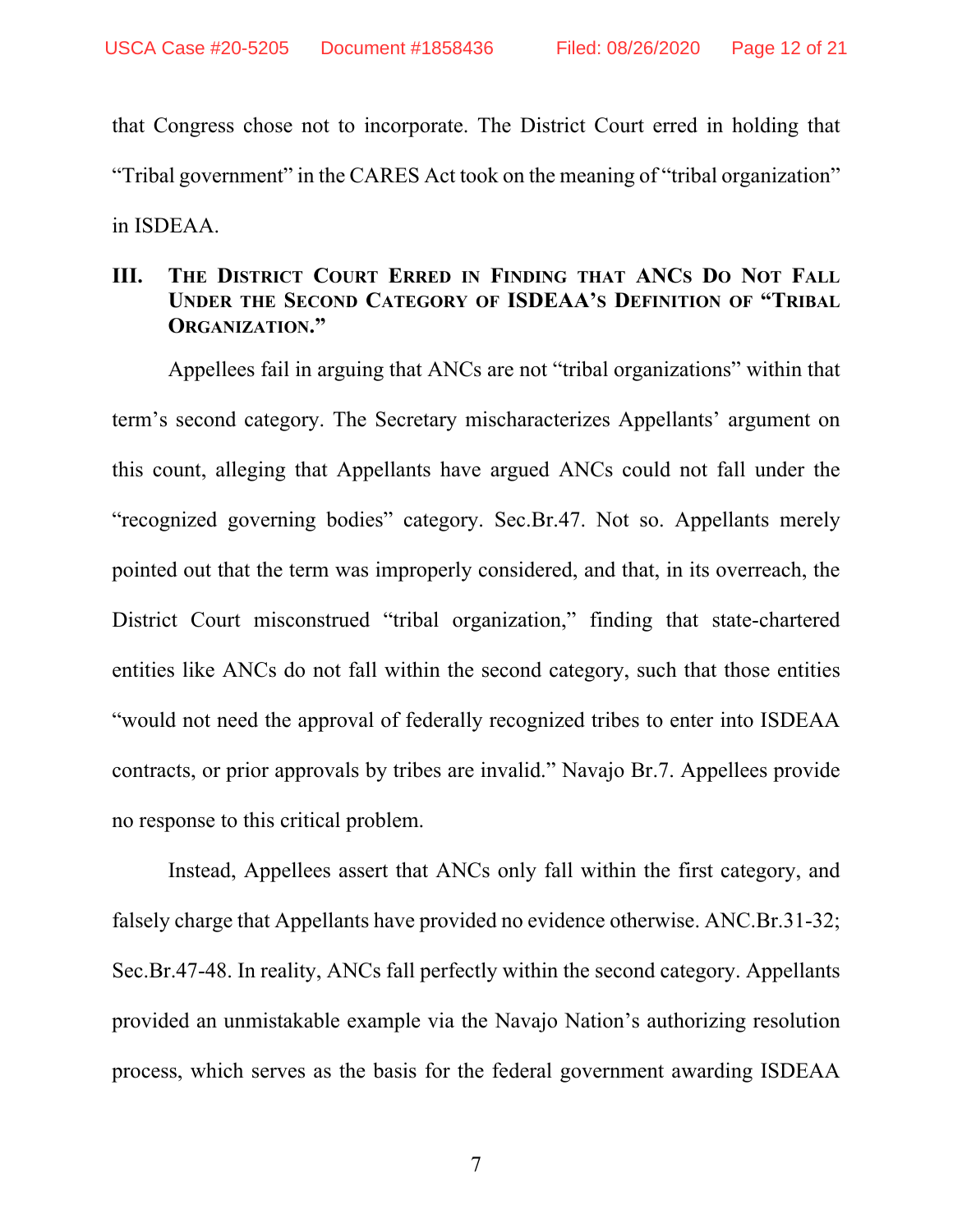contracts to outside entities. Navajo Br.14-15; 25 U.S.C. § 5321; 25 C.F.R. § 900.8(d). The Secretary further adopts the District Court's conclusory proposition that it is "highly implausible" that ANCs could satisfy the second-prong, but additionally charges that Appellants fail to explain how an ANC is properly described as a "legally established organization of Indians." Sec.Br.47. Ironically, the Secretary then cites to the provisions of ANCSA which together illustrate how ANCs are legally-established (i.e. via ANCSA and Alaska corporation law) organizations of Indians (i.e. Alaska Native individuals serving as board members and shareholders). *Id*. at 47-48.2

Ultimately, Appellees miss the thrust of Appellants' argument with regard to "tribal organization." That term was improperly brought into consideration, and doing so only resulted in the District Court's flawed analysis and finding that statechartered entities cannot fall within the term's second category. The statutory and regulatory provisions pertaining to "tribal organization" clearly establish otherwise. 25 U.S.C. § 5304(l); 25 U.S.C. § 5321; 25 C.F.R. § 900.8(d). *Gilbert v. Weahkee* unequivocally held that state-chartered entities may fall within the second category,

<sup>&</sup>lt;sup>2</sup> The Secretary, building off of the District Court's flawed application of 43 U.S.C. § 1601(b) (See Mem. Op. at 7 (JA207), suggests ANCs are not composed of "Indians." Sec.Br.47-48. This further demonstrates the Secretary's insufficient understanding of federal Indian law, a key maxim of which is that "Indian" is a political and not a racial classification. *See* §IV, *infra.*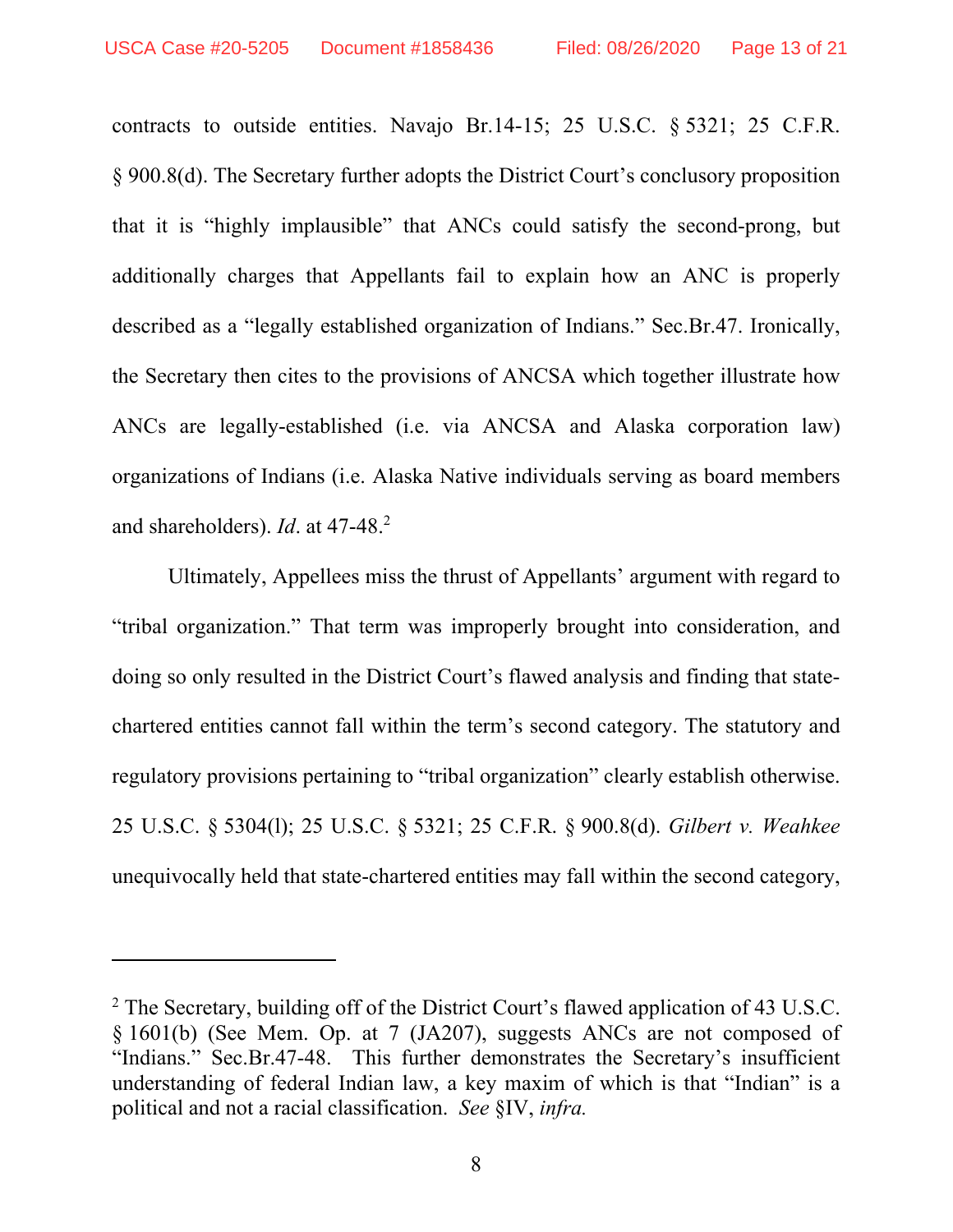441 F.Supp. 3d 799, at \*8 (D.S.D. 2020), and a survey of the case law makes clear that other courts agree. *See N.L.R.B. v. Chapa De Indian Health Program, Inc.*, 316 F.3d 995, 997-1000 (9th Cir. 2003) (specifying that the state-chartered entity in question was "sanctioned" by the tribe); *E.E.O.C. v. Navajo Health Foundation-Sage Memorial Hospital, Inc.*, No. CV-06-2125-PCT-DGC, 2007 WL 2683825 (D. Ariz. Sept. 7, 2007); *Redman v. St. Stephens Indian School Educational Association, Inc.*, Civil Action No. 05-CV-110J, 2006 WL 8433204, \*2-4 (D. Wyo. Jan. 13, 2006); *Wright v. Prairie Chicken*, 579 N.W.2d 7, 8-9 (S.D. 1998). These cases illustrate that state-chartered entities are "sanctioned" per the second category when tribal governments approve them to enter into ISDEAA contracts.<sup>3</sup> No material difference exists between ANCs and other state-chartered entities in this respect, as illustrated by *Ukpeagvik Inupiat Corp. v. HHS*, 2013 WL 12119576 (D. Alaska

<sup>&</sup>lt;sup>3</sup> The Secretary attempts to explain away the phenomenon of entities seeking tribal government approval by vaguely asserting it is "the general rule applicable to all tribes in ISDEAA contracting." Sec.Br.48. The case the Secretary cites for this proposition instead supports the notion that entities are sanctioned by *tribes* to enter into ISDEAA contracts. *Pyramid Lake Paiute Tribe v. Burwell*, 70 F. Supp. 534, 538 (D.D.C. 2014) ("*Upon authorization by a tribe*, a 'tribal organization' may submit a proposal for a self-determination contract to the relevant Secretary" (emphasis added)). 25 C.F.R. § 900.8(d)(1) does not establish such a rule, instead it "elaborates upon, but does not displace" the requirement that entities obtain tribal government approval to enter into ISDEAA contracts. *Council for Tribal Employment Rights v. United States*, 112 Fed. Cl. 231, 248 (2013). And two of the three statutory provisions to which the Secretary cites—i.e. 25 U.S.C. §§ 5304(l), 5321(a)(1)—do not establish a "general rule" but issue direct mandates that outside entities obtain tribal government authorization to enter into ISDEAA contracts.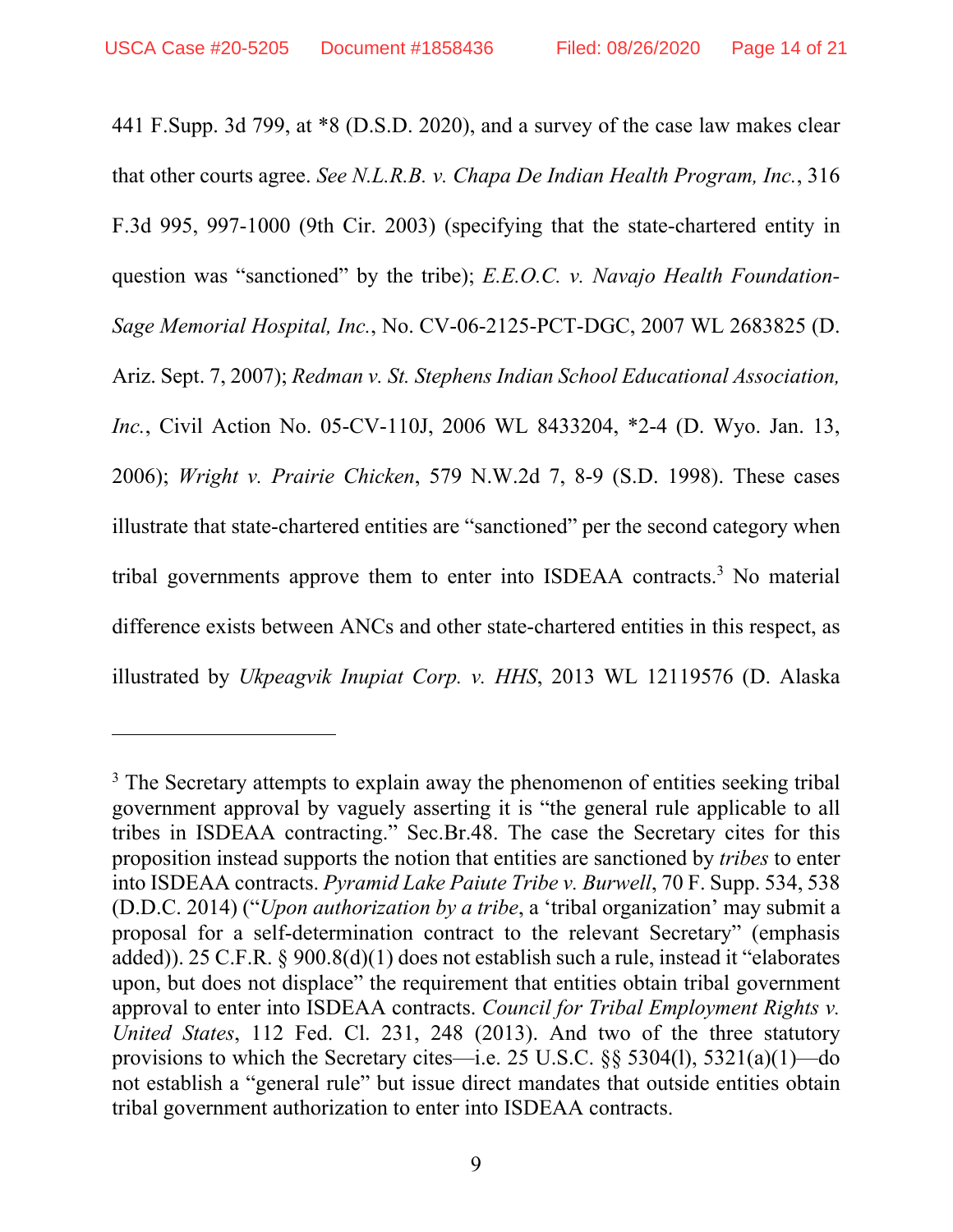2013), and neither the District Court nor Appellees have shown otherwise. On this matter, the District Court was incorrect, and its conclusion on "tribal organization" should be vacated.

## **IV. THE DISTRICT COURT ERRED IN HOLDING THAT THE CONTEXT OF TITLE V WITHIN THE ENTIRE CARES ACT DID NOT MATTER.**

In their opening brief, the Appellants demonstrated that the overarching structure of the CARES Act further supports that Title V funds are solely for federally recognized tribes, for expenditure on *governmental purposes.* Other titles of the CARES Act provide relief for corporations. Appellees have no substantive response. They cannot dispute that Title V is for governments, and they admit ANCs are not governments.<sup>4</sup> They cannot dispute the canon that requires this Court to

<sup>&</sup>lt;sup>4</sup> Amici AFN and other parties have tried to persuade this court that the Tribes in Alaska somehow "drastically differ[] from most of the American Indian experience in the Lower 48." AFN Amicus Br.3. This characterization is untrue, and perpetuates a dangerous rationale used for decades to justify treating Alaska Tribes as less than. E*.g*., *Akiachak Native Community v. Salazar*, 935 F. Supp. 2d 195, 211 (D.D.C. 2013). Appellants have described in detail how Alaska Tribes—not ANCs—provide myriad governmental services to their communities as an exercise of their Tribal sovereignty, including medical care, housing programs, natural resource programs, tribal courts, child welfare and family assistance programs, and transportation programs. Cheyenne Plaintiffs Memo in Support of MSJ at 5-7, n.9 (May 29, 2020), Dkt. 76-2. Tribes in Alaska are just like Tribes in the Lower 48 and nothing in ANCSA disrupted that. CIRI's role is unique, provided for in special legislation, and is not representative of the usual role that ANCs play, or rather, do not play, in providing governmental services to Alaska Natives. One uniquely situated ANC with its own specific legislation is not an open door for all ANCs to access Title V funding.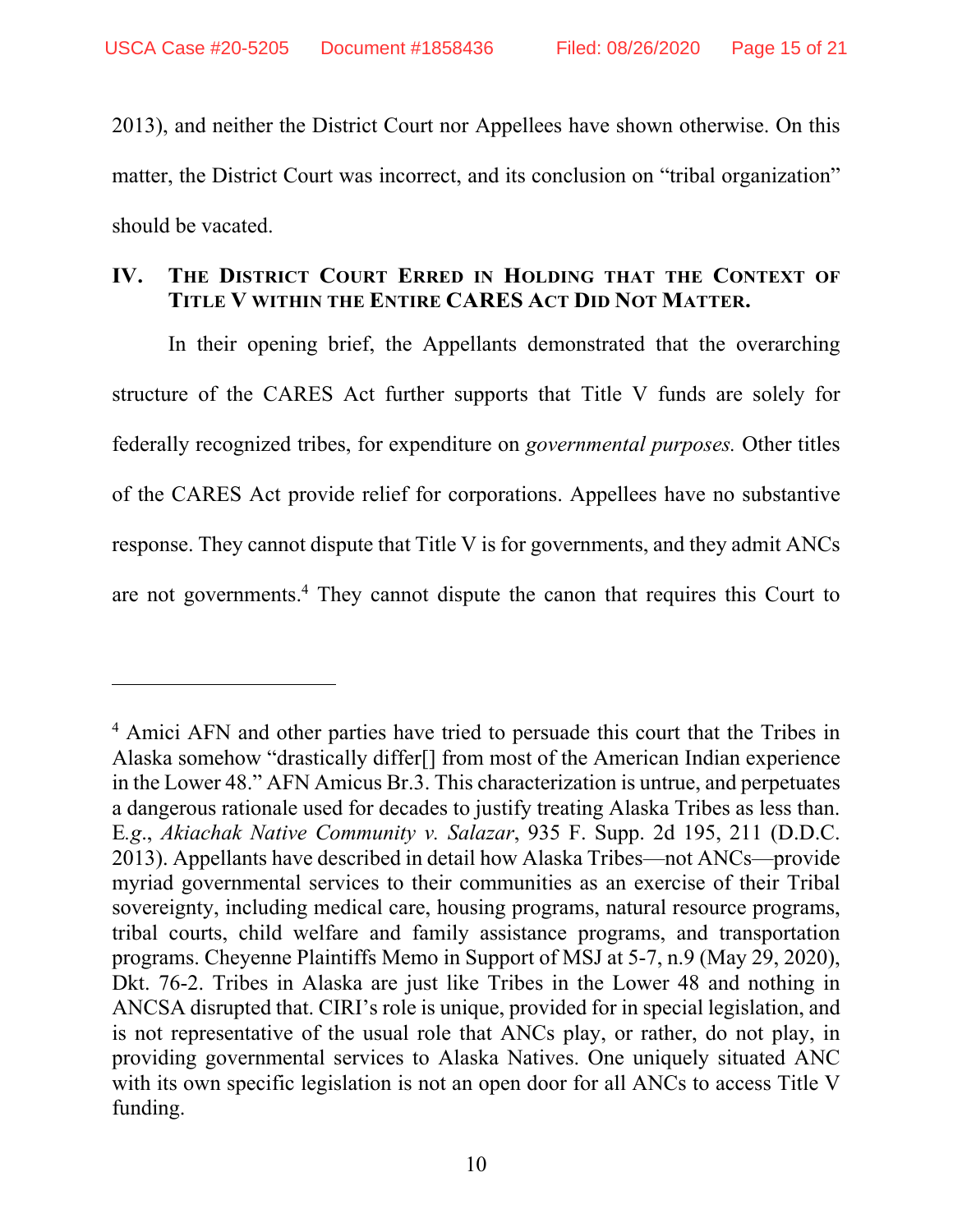consider that structure. §II, *infra*; Navajo Br.§V. Instead, their argument appears to reduce down to an assertion that this Court should ignore that canon because it does not support their position.

The Court should interpret the phrase at issue within the overarching structure of the CARES Act. Within Title V, Congress provided funding for governments, including for recognized governing bodies of Indian Tribes.

Appellees further argue in the alternative that ANCs are entitled to CARES Act Title V funds because they provide benefits similar to those provided by governments to some Alaska Natives who are not members of federally recognized tribes. ANC.Br.35-37.<sup>5</sup> The ANCs' argument is not merely irrelevant to the legal question of whether ANCs constitute Tribal governments, it is a race-based argument that has no place in this dispute.

There are many people who may be racially classifiable as Native American, but who, for a variety of reasons, are not members of or eligible for enrollment in a federally recognized tribe. Contrary to Appellees' assumption, that is true in the Lower 48 as much as it is in Alaska. Federal laws like the CARES Act's funding for

<sup>&</sup>lt;sup>5</sup> In their brief, the ANCs assert "[t]ens of thousands of Alaska Natives are not enrolled in a federally recognized tribe." ANC.Br.35. They do not provide any citation for that assertion, and the assertion is also immaterial, for the reasons discussed in the body of this brief, and because enrollment is often not a criteria for assistance from a tribe.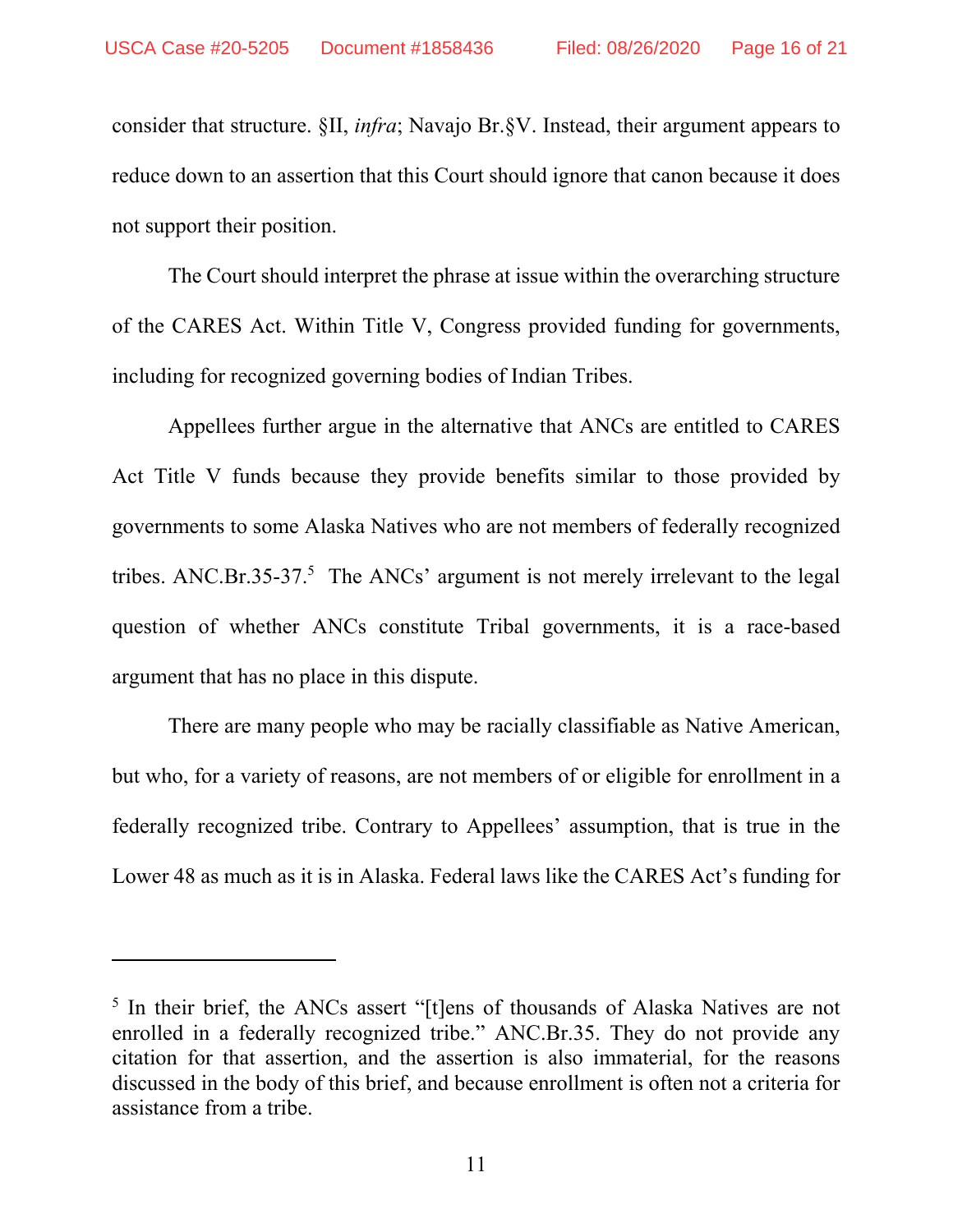federally recognized tribes are not, and cannot be, based upon race. Under federal Indian law, "Indian" is not a racial category; it is a political category, defined by those who are members of federal recognized tribes. *United States v. Antelope*, 430 U.S. 641, 646 (1977); *Morton v. Mancari*, 417 U.S. 535, 553-54 (1974).

ANCs are providing benefits to *shareholders* on the basis of being shareholders, not on the basis of race. Indeed, by virtue of their inheritance policies, the ANCs have shareholders who have no Alaska Native ancestry. E.g., https://www.aleutcorp.com/shareholders/shareholder-department/faq/ (explaining in detail)

Furthermore, by advancing this argument the ANCs present to this court reasoning that is contrary to the foundation of federal Indian law.<sup>6</sup> Congress can provide benefits, and can adopt laws, specific to those who are Indian as a political classification, *id.* at 553-55, but it cannot and did not provide CARES Act benefits based upon race. The ANCs' assertion to the contrary is irrelevant and also incorrect.

### **CONCLUSION**

For the foregoing reasons, Appellants urge this Court to reverse the decision of the District Court.

<sup>&</sup>lt;sup>6</sup> These "race based" arguments are typically advanced by opponents of tribal sovereignty. *E.g*., Brief of Individual Plaintiffs-Appellees, *Brackeen v. Bernardt*, Case No. 18-11479 (5th Cir. Feb. 6, 2019) (arguing that the Indian Child Welfare Act's classifications are racial classifications).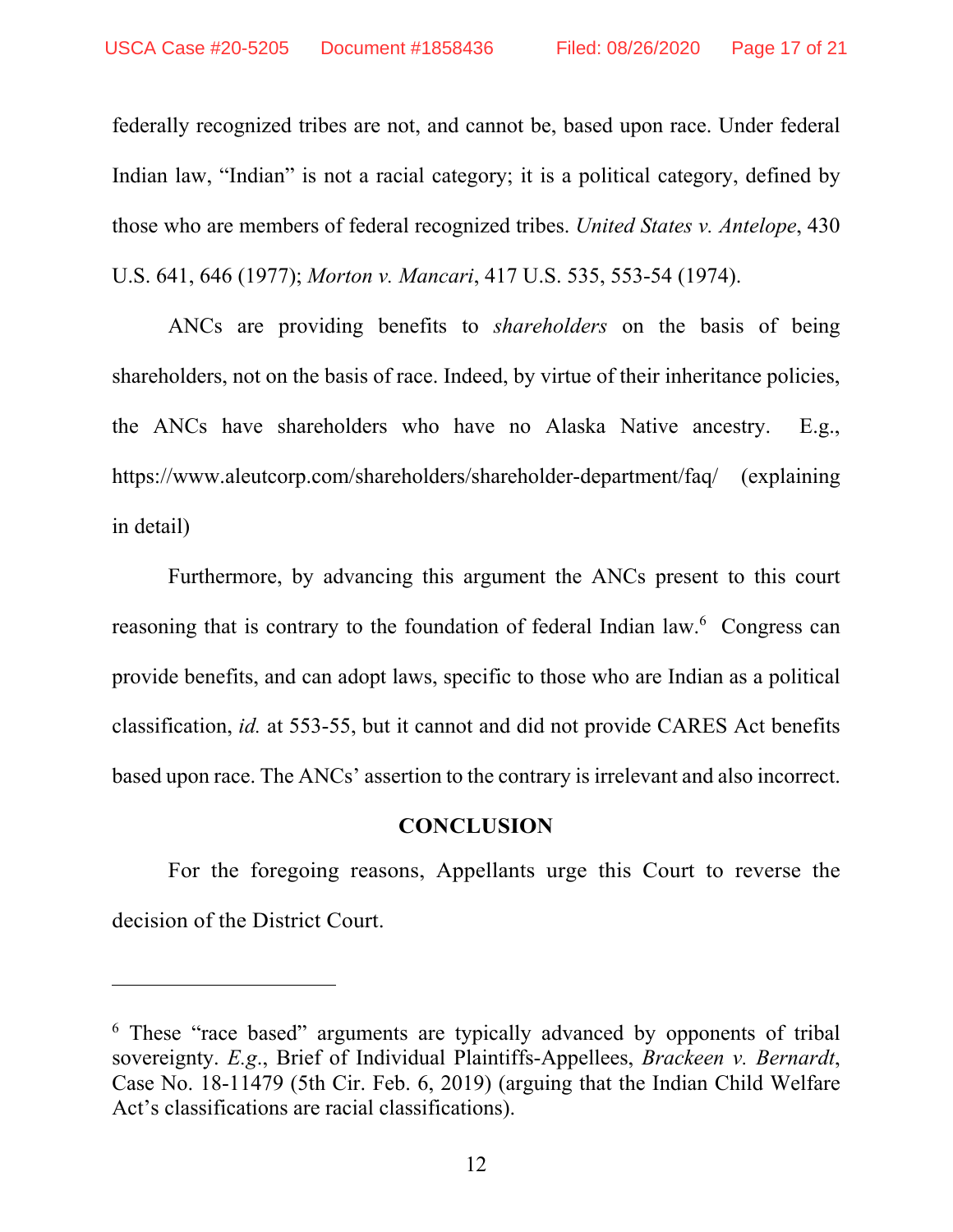Respectfully submitted this 26th day of August, 2020.

## */s/ Jeffrey S. Rasmussen*

Jeffrey S. Rasmussen Frances C. Bassett, DC Cir. Bar No. 50135 Rollie E. Wilson, DC Bar No. 1008022 Jeremy J. Patterson, *application pending* PATTERSON EARNHART REAL BIRD & WILSON LLP 357 S. McCaslin Blvd., Suite 200 Louisville, CO 80027 Phone: (303) 926-5292 jrasmussen@nativelawgroup.com fbassett@nativelawgroup.com rwilson@nativelawgroup.com jpatterson@nativelawgroup.com

*/s/ Nicole E. Ducheneaux*  Nicole E. Ducheneaux, DC Cir. Bar No. 56205 BIGFIRE LAW AND POLICY GROUP 1404 Fort Crook Road South Bellevue, NE 68005 Phone: 531.466.8725 nducheneaux@bigfirelaw.com *\\* 

```
\\ 
\\ 
\\ 
\\ 
\\ 
\\ 
\\
```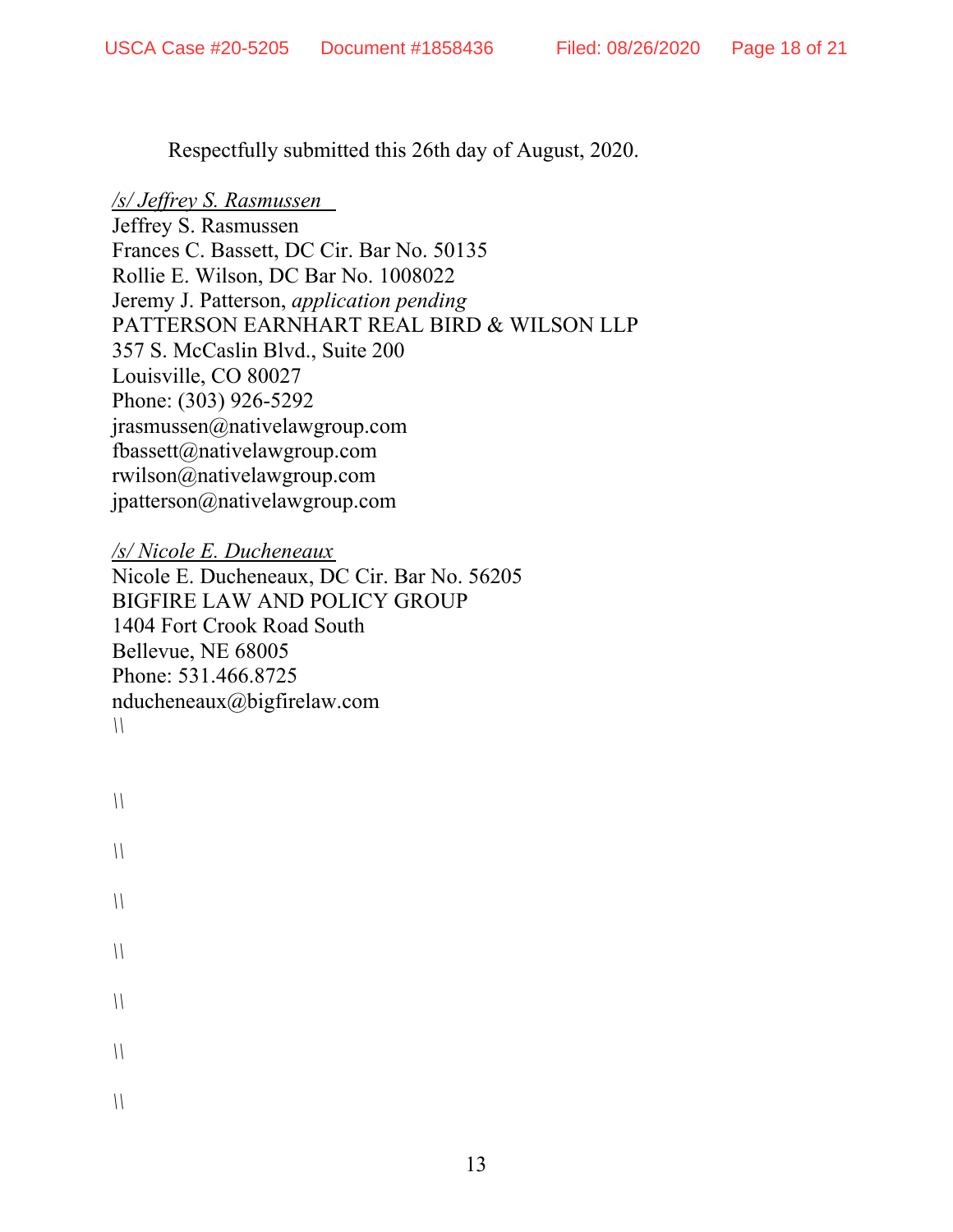*\\* 

*/s/ Natalie A. Landreth /s/ Matthew N. Newman /s/ Wesley James Furlong*  Natalie A. Landreth, DC Cir. Bar No. 61302 Erin Dougherty Lynch, admission pending Matthew N. Newman, DC Cir. Bar No. 55226 Wesley James Furlong DC Cir. Bar No. 61112 Megan R. Condon, admission pending NATIVE AMERICAN RIGHTS FUND 745 West 4th Avenue, Suite 502 Anchorage, AK 99501 Phone: (907) 276-0680 landreth@narf.org dougherty@narf.org mnewman@narf.org wfurlong@narf.org mcondon@narf.org

*Counsel for Appellants Navajo Nation, Ute Tribe of the Uintah and Ouray Reservation, Cheyenne River Sioux Tribe, Rosebud Sioux Tribe, Native Village of Venetie, Nondalton Tribal Council, and Arctic Village Council*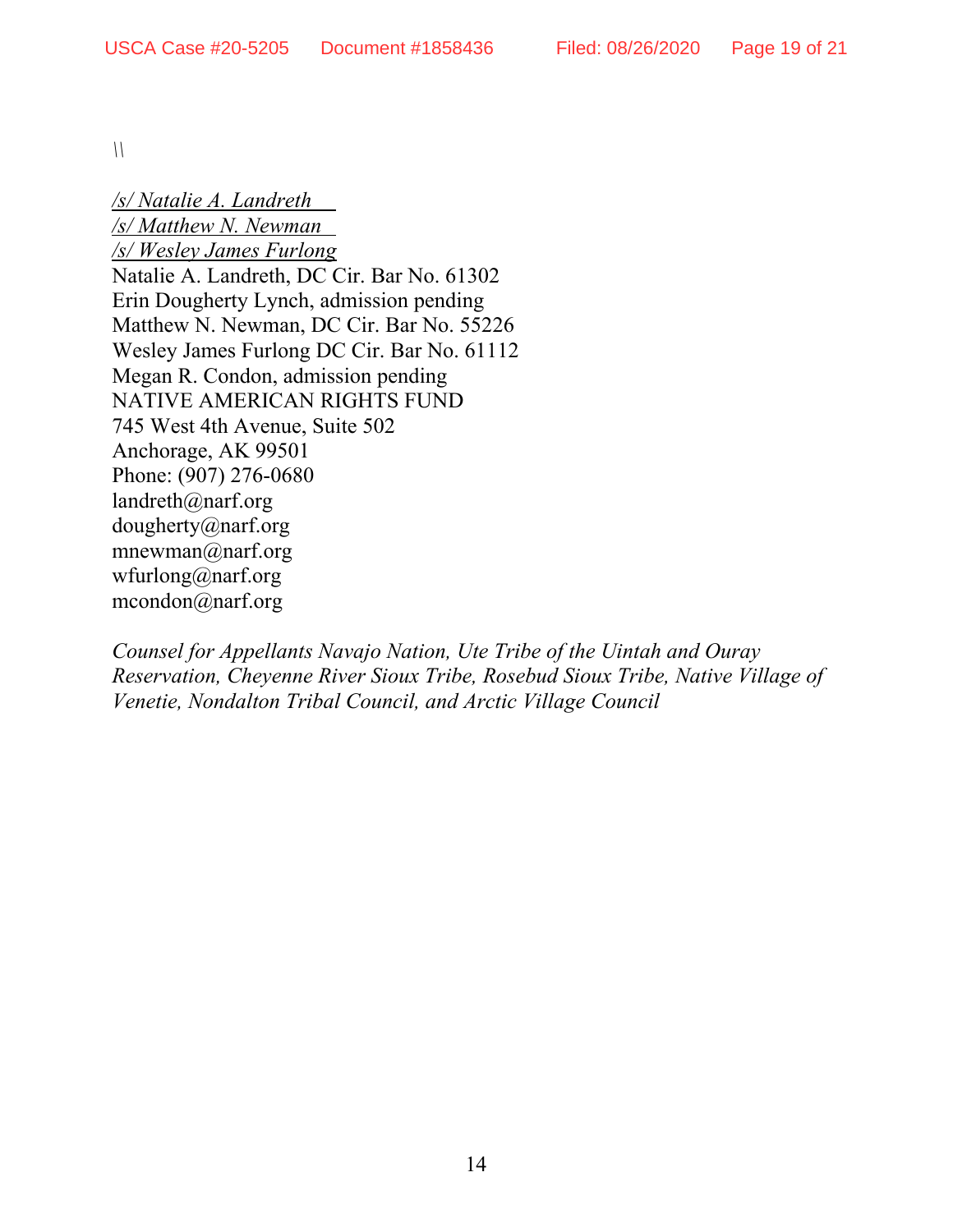## **CERTIFICATE OF COMPLIANCE**

This brief complies with the type-volume limitation of Fed. R. App. P. 32(a)(7), because this brief contains 2933 words, excluding the parts of the brief exempted by Fed. R. App. P. 32(a)(7)(B)(iii) and D.C. Circuit Rules. I relied on my word processor to obtain the count and it is Microsoft Office Word 2020.

This brief complies with the typeface requirements of Fed. R. App. P. 32(a)(5) and the type style requirements of this brief has been prepared in a proportionally spaced typeface using Microsoft Office Word 2020 in Times New Roman, 14-point font.

I certify that the information on this form is true and correct to the best of my knowledge and belief formed after a reasonable inquiry.

> By: /s/ *Jeffrey S. Rasmussen* Jeffrey S. Rasmussen

## **CERTIFICATE OF DIGITAL SUBMISSION AND PRIVACY REDACTIONS**

I hereby certify that a copy of the foregoing **APPELLANTS' REPLY BRIEF**, as submitted in Digital Form via the court's ECF system, is an exact copy of the written document filed with the Clerk and has been scanned for viruses with Webroot, dated 08/26/2020, and, according to the program, is free of viruses. In addition, I certify all required privacy redactions have been made.

> By: /s/ Jeffrey *S. Rasmussen*  Jeffrey S. Rasmussen